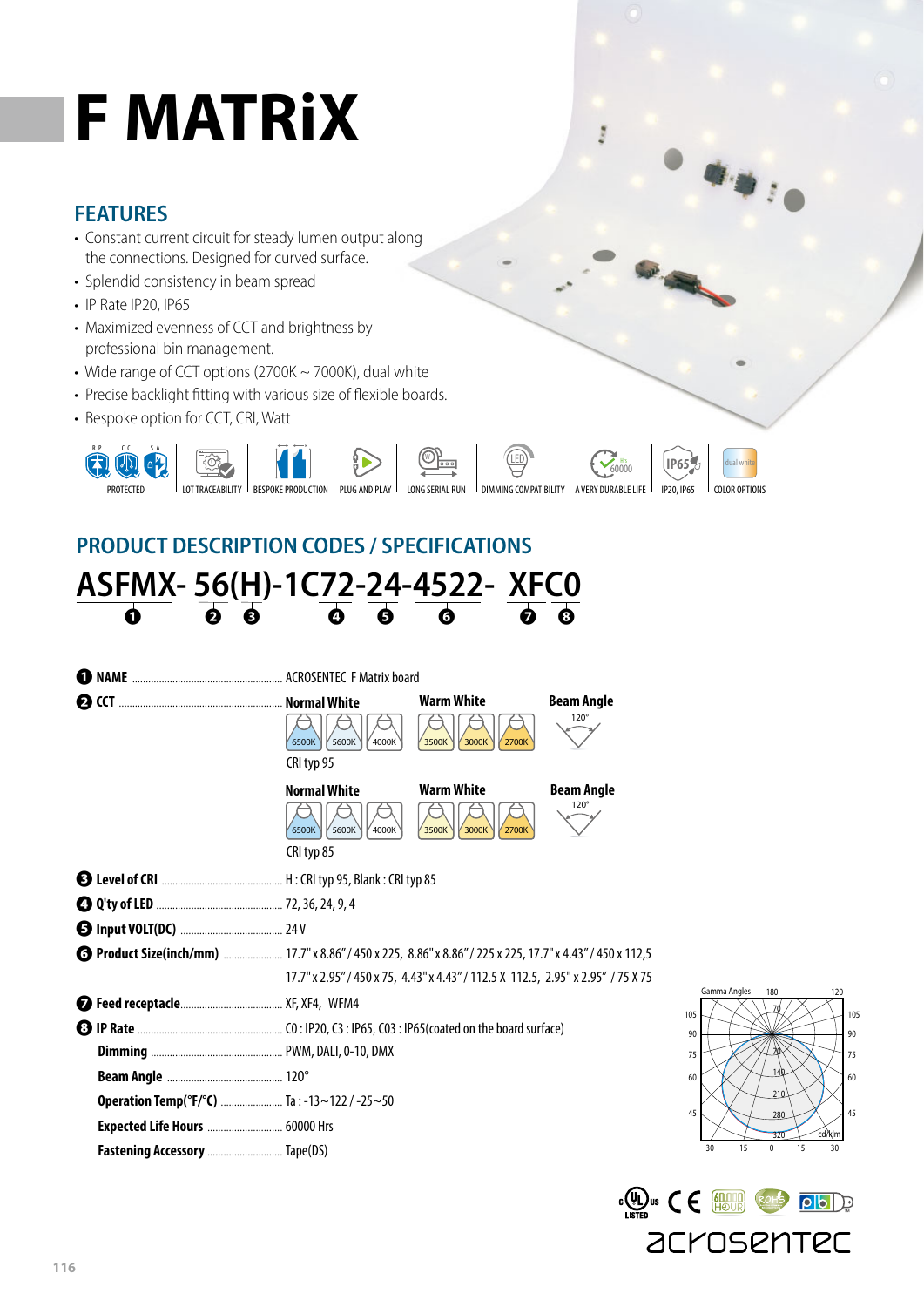| <b>F.Matrix Board</b>                                             |                                                           | ASFMX-◇(H)-1C72-<br>24-4522 XFC0,C03,<br>WFM4C3 | ASFMX-◇(H)-1C36-<br>24-2222-XFC0,C03,<br>WFM4C3 | ASFMX- $\diamondsuit$ (H)-1C36-<br>24-4511 XFC0,C03,<br>WFM4C3 | ASFMX-◇(H)-1C24-<br>24-4507 XFC0,C03,<br>WFM4C3 | ASFMX-◇(H)-1C9-<br>24-1111-XFC0,C03,<br><b>WFM4C3</b> | ASFMX-◇(H)-1C4-<br>24-0707-XFC0,C03,<br>WFM4C3 |
|-------------------------------------------------------------------|-----------------------------------------------------------|-------------------------------------------------|-------------------------------------------------|----------------------------------------------------------------|-------------------------------------------------|-------------------------------------------------------|------------------------------------------------|
| Lumen / module<br>$(CRI$ typ 85)                                  | 6500K, 5600K                                              | 1800                                            | 900                                             | 900                                                            | 600                                             | 300                                                   | 150                                            |
|                                                                   | 4000K, 3500K                                              | 1739                                            | 869                                             | 869                                                            | 580                                             | 290                                                   | 145                                            |
|                                                                   | 3000K                                                     | 1672                                            | 836                                             | 836                                                            | 557                                             | 279                                                   | 139                                            |
|                                                                   | 2700K                                                     | 1651                                            | 825                                             | 825                                                            | 550                                             | 275                                                   | 138                                            |
| Lumen / module<br>(CRI typ 95)                                    | 6500K, 5600K                                              | 1447                                            | 724                                             | 724                                                            | 482                                             | 241                                                   | 121                                            |
|                                                                   | 4000K, 3500K                                              | 1399                                            | 699                                             | 699                                                            | 466                                             | 233                                                   | 117                                            |
|                                                                   | 3000K                                                     | 1345                                            | 672                                             | 672                                                            | 448                                             | 224                                                   | 112                                            |
|                                                                   | 2700K                                                     | 1327                                            | 663                                             | 663                                                            | 442                                             | 221                                                   | 111                                            |
| 15<br>7.5<br>7.5<br>5.0<br>2.5<br><b>Power Consumption (Watt)</b> |                                                           |                                                 | 1.3                                             |                                                                |                                                 |                                                       |                                                |
| Net Wt $(lb/q)$                                                   | 0.15 / 70<br>0.8/35<br>0.8 / 35<br>0.05 / 24<br>0.03 / 12 |                                                 | 0.02/6                                          |                                                                |                                                 |                                                       |                                                |
| <b>Feed Accessory</b>                                             | XM, XMM, WF4, WFM4                                        |                                                 |                                                 |                                                                |                                                 |                                                       |                                                |
| LED q'ty(EA)                                                      | 72<br>9<br>36<br>36<br>24                                 |                                                 | 4                                               |                                                                |                                                 |                                                       |                                                |
| 5<br>8<br>15<br>15<br>Max run per power feed(EA)<br>10            |                                                           | 15                                              |                                                 |                                                                |                                                 |                                                       |                                                |

\* Data is subject to change without notice for improvment

| <b>F.Matrix Board</b>                |                      | ASFMX-◆(H)◇(H)-<br>1C72-24-4522-XF4C0,<br>XF4C03, WFM4C3 | ASFMX-◆(H)◇(H)-<br>1C36-24-2222-XF4C0,<br>XF4C03, WFM4C3 | $ASFMX-+(H)\diamondsuit(H)$ -<br>1C36-24-4511-XF4C0,<br>XF4C03, WFM4C3 | $ASFMX \rightarrow (H) \diagdown (H)$<br>1C24-24-4507-XF4C0,<br><b>XF4C03, WFM4C3</b> | ASFMX-◆(H)◇(H)-<br>1C9-24-1111-XF4C0,<br>XF4C03, WFM4C3 | ASFMX-◆(H)◇(H)-<br>1C4-24-0707-XF4C0,<br>XF4C03, WFM4C3 |
|--------------------------------------|----------------------|----------------------------------------------------------|----------------------------------------------------------|------------------------------------------------------------------------|---------------------------------------------------------------------------------------|---------------------------------------------------------|---------------------------------------------------------|
| Lumen / module<br>$(CRI$ typ 85)     | 6500K                | 900 / CCT                                                | 450 / CCT                                                | 450 / CCT                                                              | 300 / CCT                                                                             | 150 / CCT                                               | 75 / CCT                                                |
|                                      | 3000K                | 869 / CCT                                                | 435 / CCT                                                | 435 / CCT                                                              | 290 / CCT                                                                             | 145 / CCT                                               | 72 / CCT                                                |
|                                      | 2700K                | 836 / CCT                                                | 418/CCT                                                  | 418/CCT                                                                | 279 / CCT                                                                             | 139 / CCT                                               | 70 / CCT                                                |
| Lumen / module<br>(CRI typ 95)       | 6500K                | 825 / CCT                                                | 413 / CCT                                                | 413/CCT                                                                | 275 / CCT                                                                             | 138 / CCT                                               | 69 / CCT                                                |
|                                      | 3000K                | 724 / CCT                                                | 362 / CCT                                                | 362/CCT                                                                | 241 / CCT                                                                             | 121 / CCT                                               | 60 / CCT                                                |
|                                      | 2700K                | 699 / CCT                                                | 350 / CCT                                                | 350 / CCT                                                              | 233 / CCT                                                                             | 117 / CCT                                               | 58 / CCT                                                |
| <b>Power Consumption (Watt)</b>      |                      | 15                                                       | 7.5                                                      | 7.5                                                                    | 5.0                                                                                   | 2.5                                                     | 1.3                                                     |
| Net Wt $(lb/q)$                      |                      | 0.15 / 70                                                | 0.8/35                                                   | 0.8 / 35                                                               | 0.05 / 24                                                                             | 0.03 / 12                                               | 0.02/6                                                  |
| <b>Feed Accessory</b>                | XM4, XMM4, WF4, WFM4 |                                                          |                                                          |                                                                        |                                                                                       |                                                         |                                                         |
| 72<br>36<br>36<br>LED q'ty(EA)       |                      | 24                                                       | 9                                                        | 4                                                                      |                                                                                       |                                                         |                                                         |
| 5<br>8<br>Max run per power feed(EA) |                      |                                                          | 10                                                       | 15                                                                     | 15                                                                                    | 15                                                      |                                                         |

\* Data is subject to change without notice for improvment

#### **Max run quantity of LED module per LED driver**

| <b>LED</b> driver | ASFMX- $\diamond$ (H)-1C72-24-4522-<br>ASFMX-◆(H)◇(H)-1C72-24-4522- | $A$ SFMX- $\Diamond$ (H)-1C36-24-2222-<br>ASFMX-◆(H)◇(H)-1C36-24-2222- | ASFMX-◇(H)-1C36-24-4511-<br>$A$ SFMX- $\bigcirc$ (H) $\bigcirc$ (H)-1C36-24-4511- |
|-------------------|---------------------------------------------------------------------|------------------------------------------------------------------------|-----------------------------------------------------------------------------------|
| 24V 75W / 80W     | 4 pcs                                                               | 9 pcs                                                                  | 9 pcs                                                                             |
| 24V 100W          | 6 pcs                                                               | 12 pcs                                                                 | 12 pcs                                                                            |

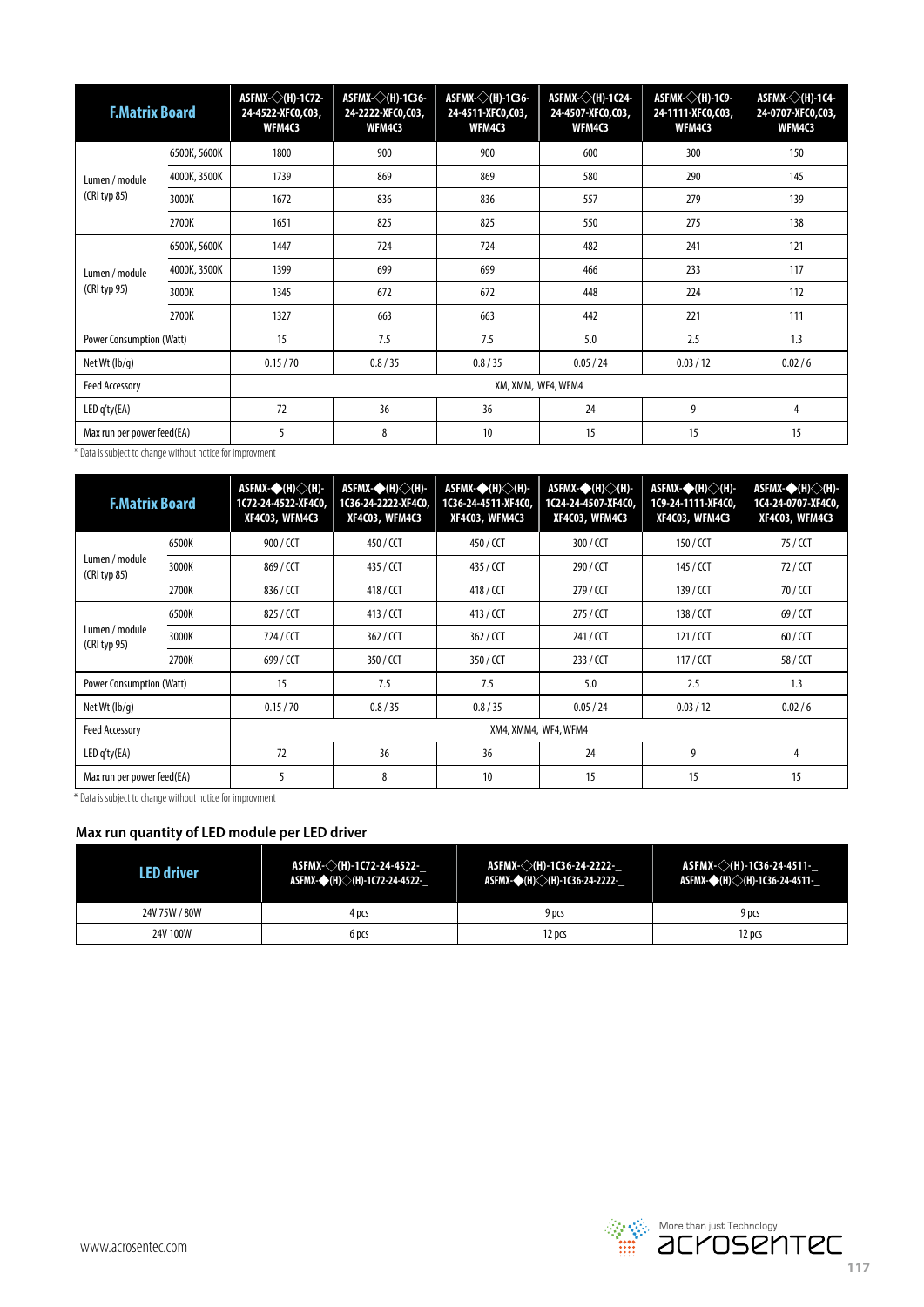## **DIMENSION**



More than just Technology<br>**aCYOSEMTEC** 察